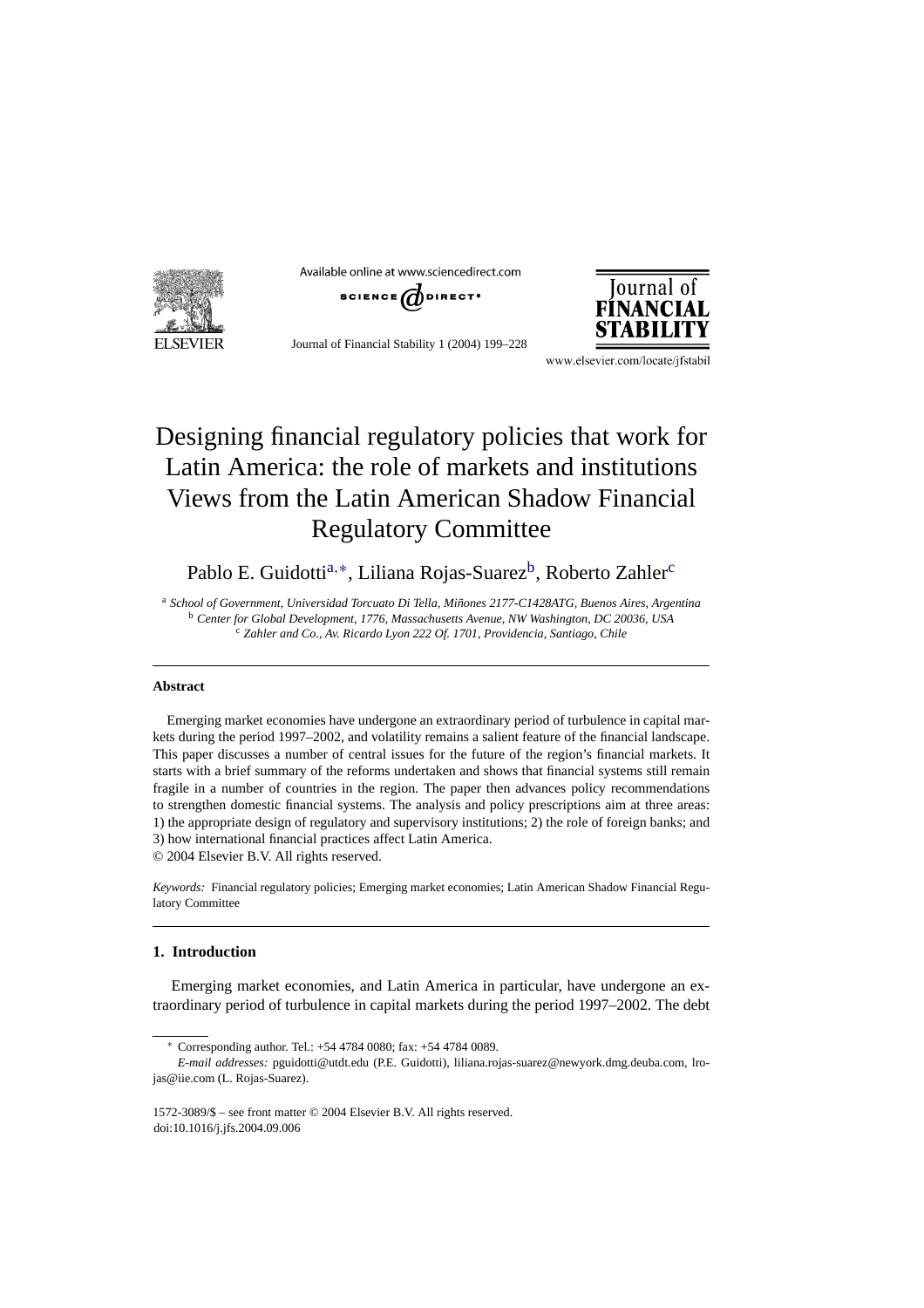default crisis in Argentina and market concerns about economic and financial stability in Brazil preceding its 2002 presidential election provide a reminder that volatility remains a salient feature of the financial landscape.

In the view of the Latin American Shadow Financial Regulatory Committee (LAS-FRC) it is unlikely that the region will see a restoration of capital flows to the exceptional levels preceding the Asian crisis in the foreseeable future, due to a number of factors. These include: relatively high external private and public debt levels in a number of Latin American countries, slow growth in industrial countries, generally tighter risk-control procedures applied by international financial institutions, the unresolved discussion on the role of private sector involvement (PSI) in crisis prevention and resolution, along with increasing awareness of the relative underdevelopment (or weakness) of political, legal, and economic institutions in many countries of the region. At the same time, we recognize that industrial countries' official assistance bilaterally or through multilateral institutions could become less forthcoming in the years ahead. Finally, the recent scandals in accounting practices of US corporations have led investors to reconsider the characteristics of their overall portfolios, potentially increasing the volatility of capital flows towards the region.

Without a sustained improvement in external financing flows, countries in Latin America are facing strong difficulties in restoring economic growth and generating employment. This has led a number of analysts and policymakers in the region and elsewhere to question the appropriateness of the reforms undertaken in these countries during the 1990s, including those in their domestic financial systems. The very significant changes that are taking place in the political scenario in Latin America, which to a certain extent respond to "adjustment and/or globalization fatigue", together with proposals for "reform reversals" are signs of this dissatisfaction.

Since its creation in 2000, the LASFRC has closely followed and analyzed events and developments in Latin America and elsewhere that affect the soundness of the region's financial systems. In its statements, the Committee has concluded that the region's reform agenda is far from complete; accordingly, it has identified a number of areas where substantial additional efforts are needed<sup>1</sup>. Based on its analysis, the Committee believes that reforms in the financial system at the national and international level should be marketoriented, aimed at facilitating the effective working of markets while minimizing the adverse effects of distortions and interference2. At the same time, however, the Committee also recognizes that the design of appropriate financial reforms In Latin America requires taking into account the particular features of the region. This implies that in a number of cases adequate adaptation, rather than simple adoption of internationally recommended policies, is better suited to strengthen the safety and soundness of domestic financial systems.

A central lesson of this recent period of capital market turbulence is that financial markets and institutions, domestic and international, play a crucial role in explaining economic

 $<sup>1</sup>$  Since its creation the LASFRC has issued nine statements; these can be found at [www.claaf.org.](http://www.claaf.org/)</sup>

<sup>2</sup> Indeed, although recognizing the major role of adequate government regulation and supervision of the financial system, the Committee has also identified various situations where undue government interference has been an important cause of severe difficulties in some financial systems of the region.